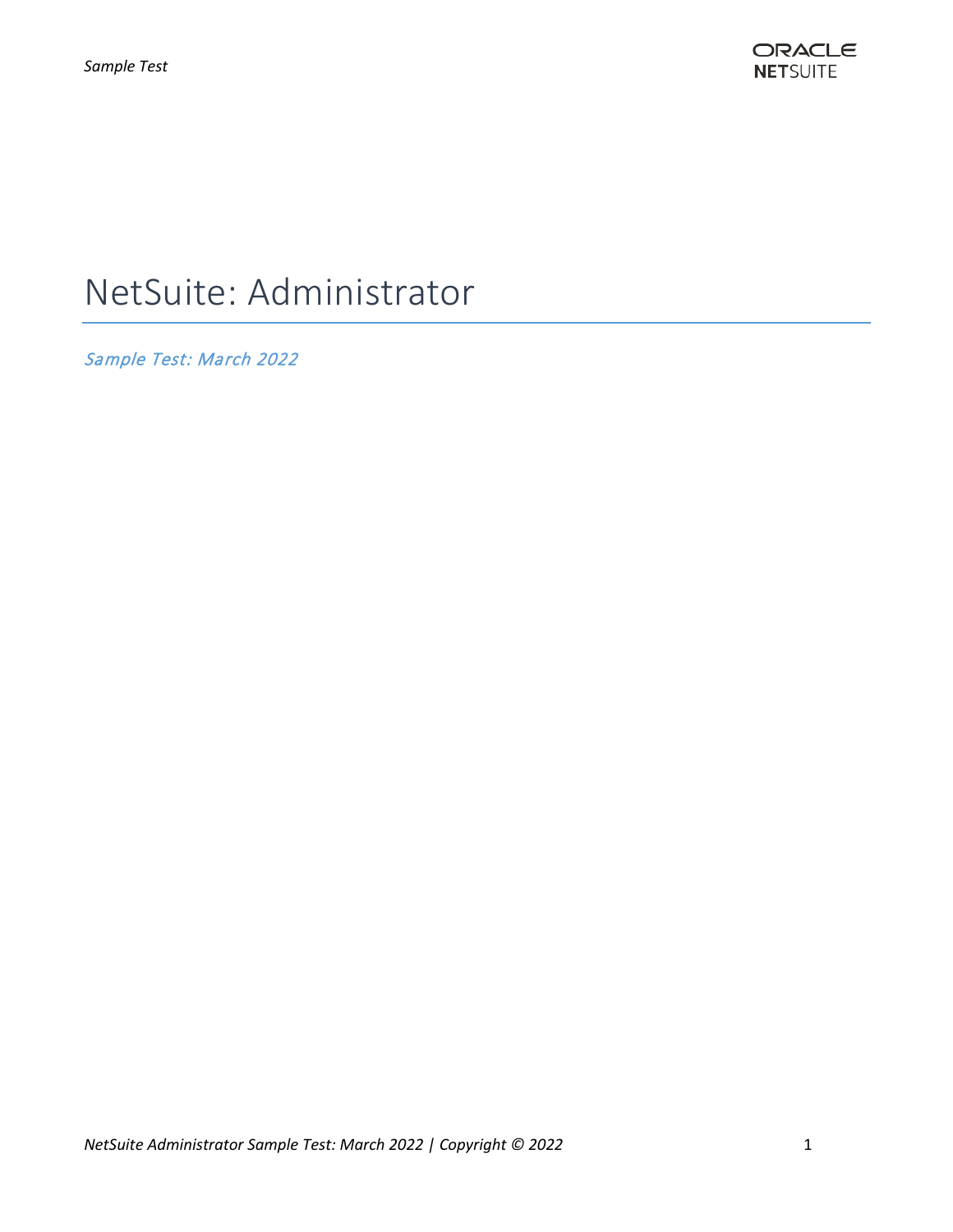

#### **Contents**

| Ι.     | Identify the options in defining advanced saved searches to obtain the described results 5                  |  |
|--------|-------------------------------------------------------------------------------------------------------------|--|
| ΙΙ.    | Compare the methods of sharing search results vs. reports for a given use case 5                            |  |
| Ш.     |                                                                                                             |  |
| IV.    | Identify the advantages of various methods of publishing or updating dashboards 6                           |  |
| V.     |                                                                                                             |  |
|        |                                                                                                             |  |
| VI.    |                                                                                                             |  |
| VII.   | Compare the considerations when setting field options at the field vs. at the form level 7                  |  |
| VIII.  | Identify implications of various methods of restricting users to a particular custom form.  7               |  |
| IX.    |                                                                                                             |  |
| Χ.     |                                                                                                             |  |
| XI.    | Match custom field settings for displaying, calculating, or manipulating data from other fields or          |  |
| XII.   | Compare differences between field display types and uses cases where appropriate.  9                        |  |
| XIII.  |                                                                                                             |  |
| XIV.   | Compare differences between setting "Record is Parent" vs. publishing a sublist search 9                    |  |
| XV.    |                                                                                                             |  |
|        | Given a use case, select appropriate attributes when defining a custom record type 9                        |  |
|        |                                                                                                             |  |
| XVI.   |                                                                                                             |  |
| XVII.  | Identify scenarios where SuiteFlow can be used to solve a user requirement 10                               |  |
| XVIII. | Identify a method for determining all the automations running for a given record.  11                       |  |
| XIX.   | Order the steps in creating or finding and installing or uninstalling a SuiteBundle 11                      |  |
| XX.    | Compare differences between Managed vs. non-managed bundles and identify steps in updating                  |  |
| XXI.   | Compare uses of SuiteTalk/SOAP Web Services, SuiteScript, ODBC/SuiteAnalytics Connect and CSV               |  |
|        |                                                                                                             |  |
| XXII.  | Recognize recommended NetSuite practices for creating and assigning custom roles and use of Global          |  |
| XIX.   | Identify how subsidiary access is defined on custom roles and impact of subsidiary on entity records.<br>12 |  |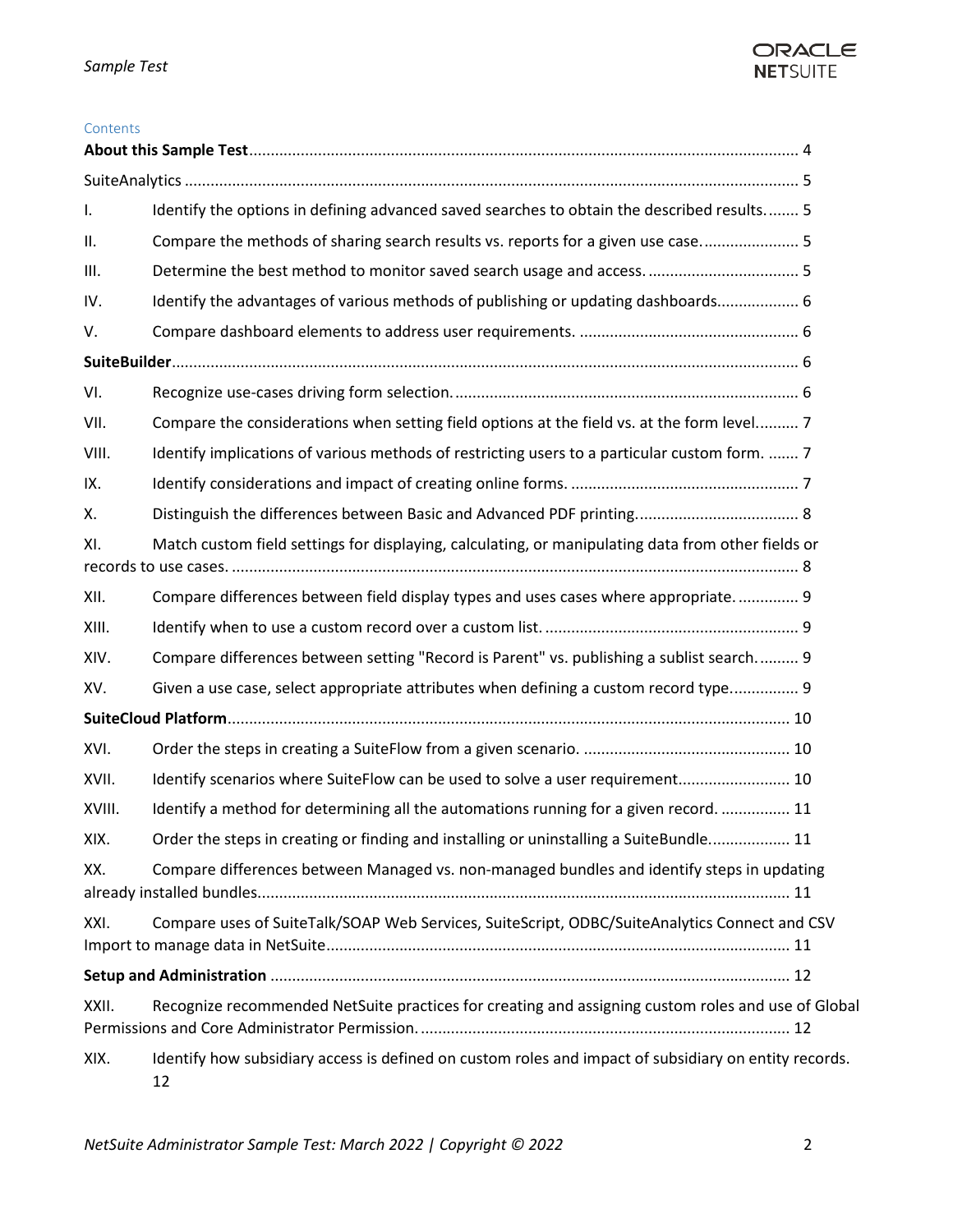## *Sample Test*



| XXXVIII.       |                                                                                                                 |  |
|----------------|-----------------------------------------------------------------------------------------------------------------|--|
| XXXVII.        | Identify steps and benefits of accessing the NetSuite Support Center Role 17                                    |  |
| XXXVI.         | Identify how to determine how many licenses are provisioned and number of licenses being used.<br>17            |  |
| XXXV.          | Given a scenario, determine what information is needed to troubleshoot a problem 17                             |  |
| XXXIV.         |                                                                                                                 |  |
| XXXIII.        |                                                                                                                 |  |
|                |                                                                                                                 |  |
| XXXII.         |                                                                                                                 |  |
| XXXI.          | Identify the strategies to manage data security risks when an employee leaves 15                                |  |
| XXX.           |                                                                                                                 |  |
| XXIX.          |                                                                                                                 |  |
| XXVIII.<br>On. | Identify available security controls for user login, including Two-Factor Authentication and Single Sign-<br>15 |  |
| XXVII.         |                                                                                                                 |  |
|                |                                                                                                                 |  |
| XXVI.          | Analyze an error in the CSV Import process to determine the appropriate resolution 14                           |  |
| XXV.           | Determine the proper use of advanced options in CSV Import and SuiteCloud Plus.  14                             |  |
| XXIV.          | Recognize NetSuite recommended practices around managing NetSuite environments (Sandbox,                        |  |
| XXIII.         |                                                                                                                 |  |
| XXII.          | Identify considerations of assignment of limited access or custom role to Vendor, Partner, Customer,            |  |
| XXI.           | Identify how role options affect the records, searches, and forms to which a user will have access.<br>12       |  |
| XX.            |                                                                                                                 |  |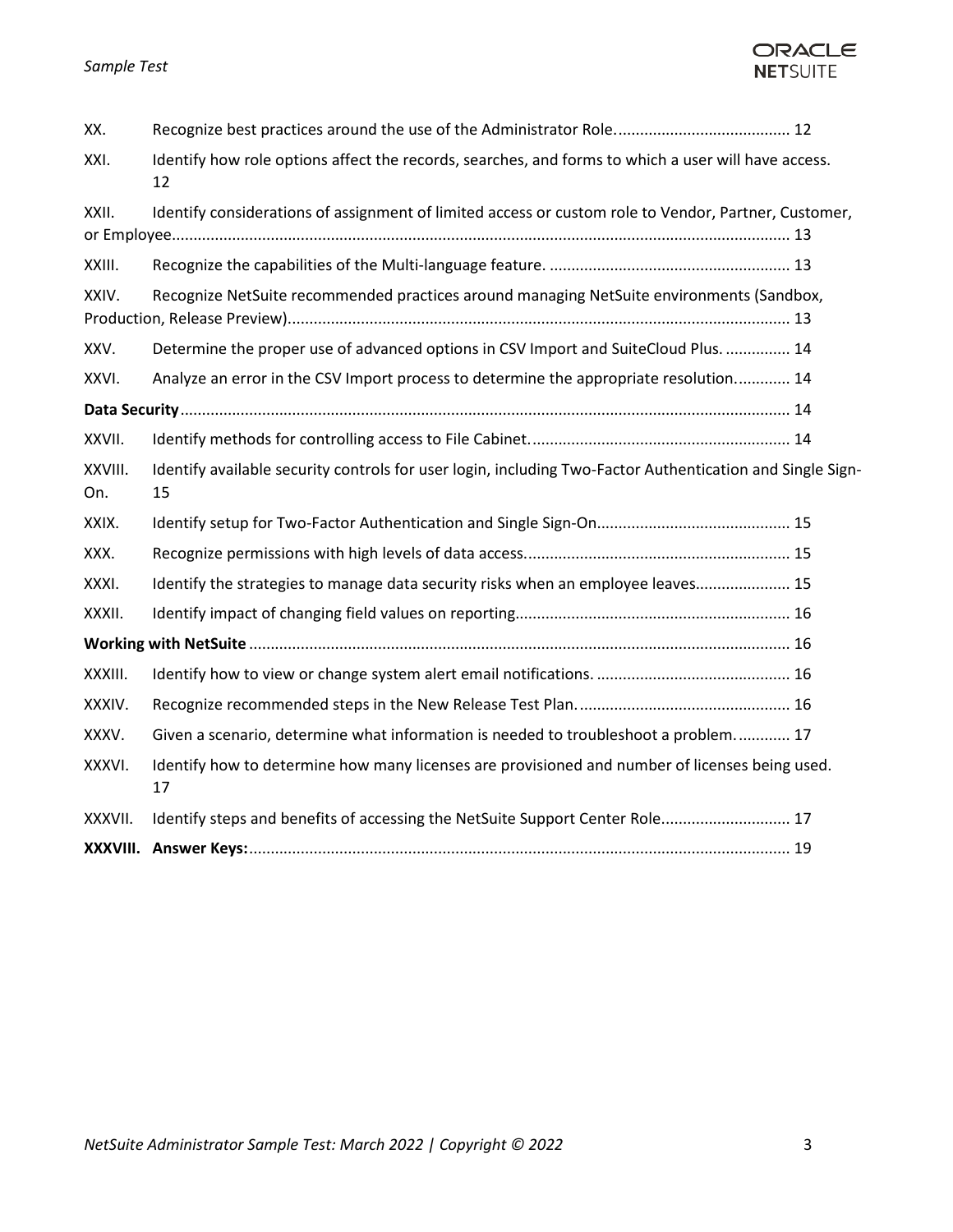# <span id="page-3-0"></span>About this Sample Test

None of these questions are on the Administrator Exam. Most of these questions were written by the same authors who wrote the actual exams. We have tried to write them to a similar level of difficulty as the actual exam questions, but do not guarantee this.

This sample test is provided to give you an idea of the format of questions that might be asked on the exam. However, the sample test does not provide comprehensive coverage of all topics on the test. Materials listed in the Administrator Study Guide may be tested.

Being able to answer all the below questions correctly does not guarantee that you will pass the Administrator exam. We do not publish our passing score.

The number of sample questions per test objective does not reflect the actual weighting of the exam. Any objective may have more, or fewer, questions than are presented here. All objectives have at least one sample question included here.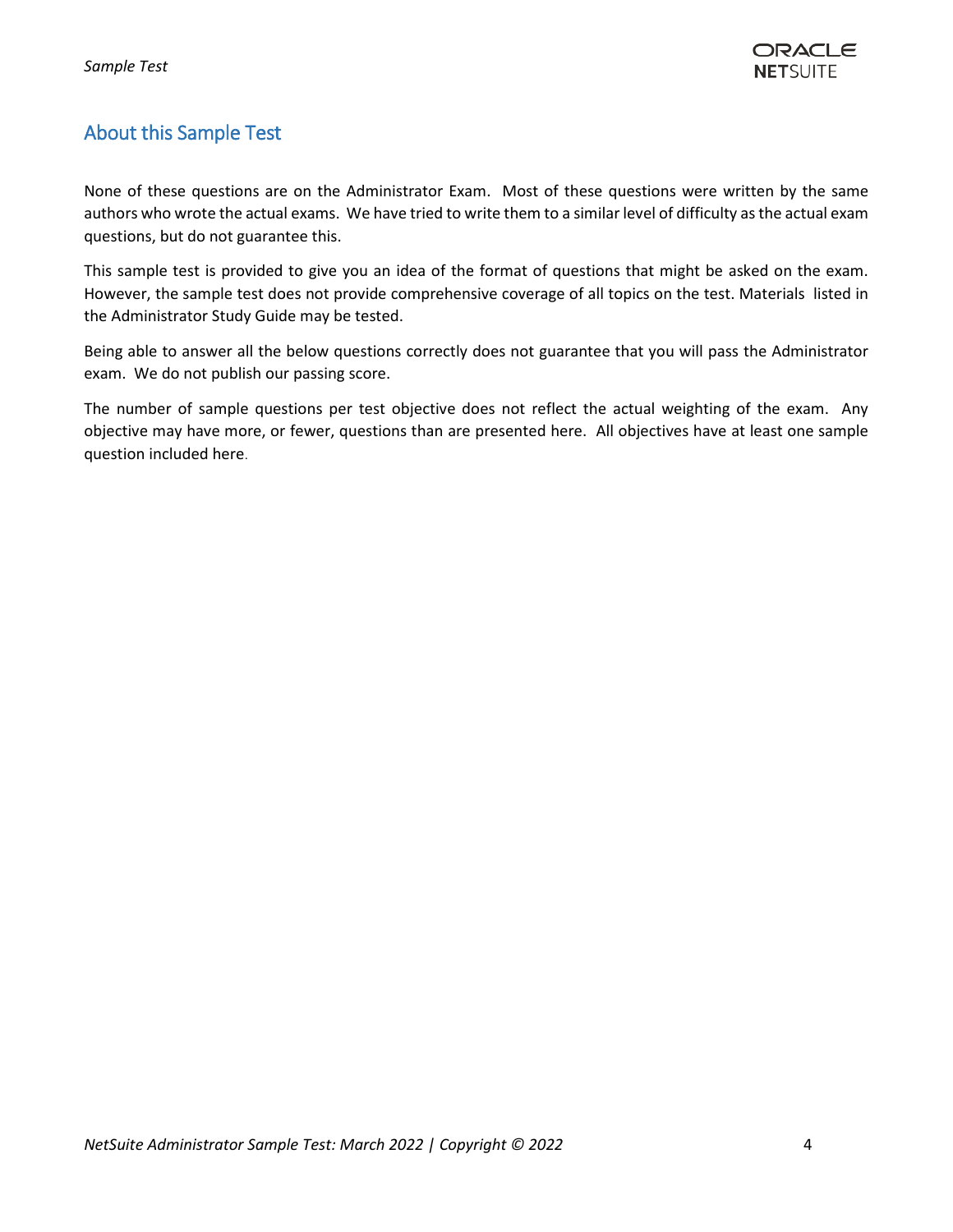

# <span id="page-4-1"></span><span id="page-4-0"></span>**SuiteAnalytics**

I. Identify the options in defining advanced saved searches to obtain the described results.

- 1) Where should an Administrator add the Type field in a Transaction Saved Search to limit search results to a specific transaction type?
- A. Criteria Tab
- B. Results Tab
- C. Highlighting Tab
- D. Role Tab

2) Which search type shows the number of orders from a Vendor that are late or not received?

- A. Order Search
- B. Transaction Search
- C. Account Search
- D. Shipping Item Search
- 3) What Saved Search type should an Administrator use to determine the total lifetime sales for both parent and child customers?
- A. Transaction
- B. Company
- C. Document
- D. Parent

<span id="page-4-2"></span>II. Compare the methods of sharing search results vs. reports for a given use case.

4) How are users added to receive alerts sent by a Saved Search?

- A. From the Audience tab of the Saved Search, add the user in the Employees field.
- B. From the Audience tab of the Saved Search, add the user's team in the Groups field.
- C. From the Email tab of the Saved Search, click Specific Recipients, and add the user in the Recipient field.
- D. From the Email tab of the Saved Search, click Customize Message and add the user in the From field.

<span id="page-4-3"></span>III. Determine the best method to monitor saved search usage and access.

5) An Administrator wishes to give users with the Sales Person role permission to edit a Sales Order Saved Search. How is this done?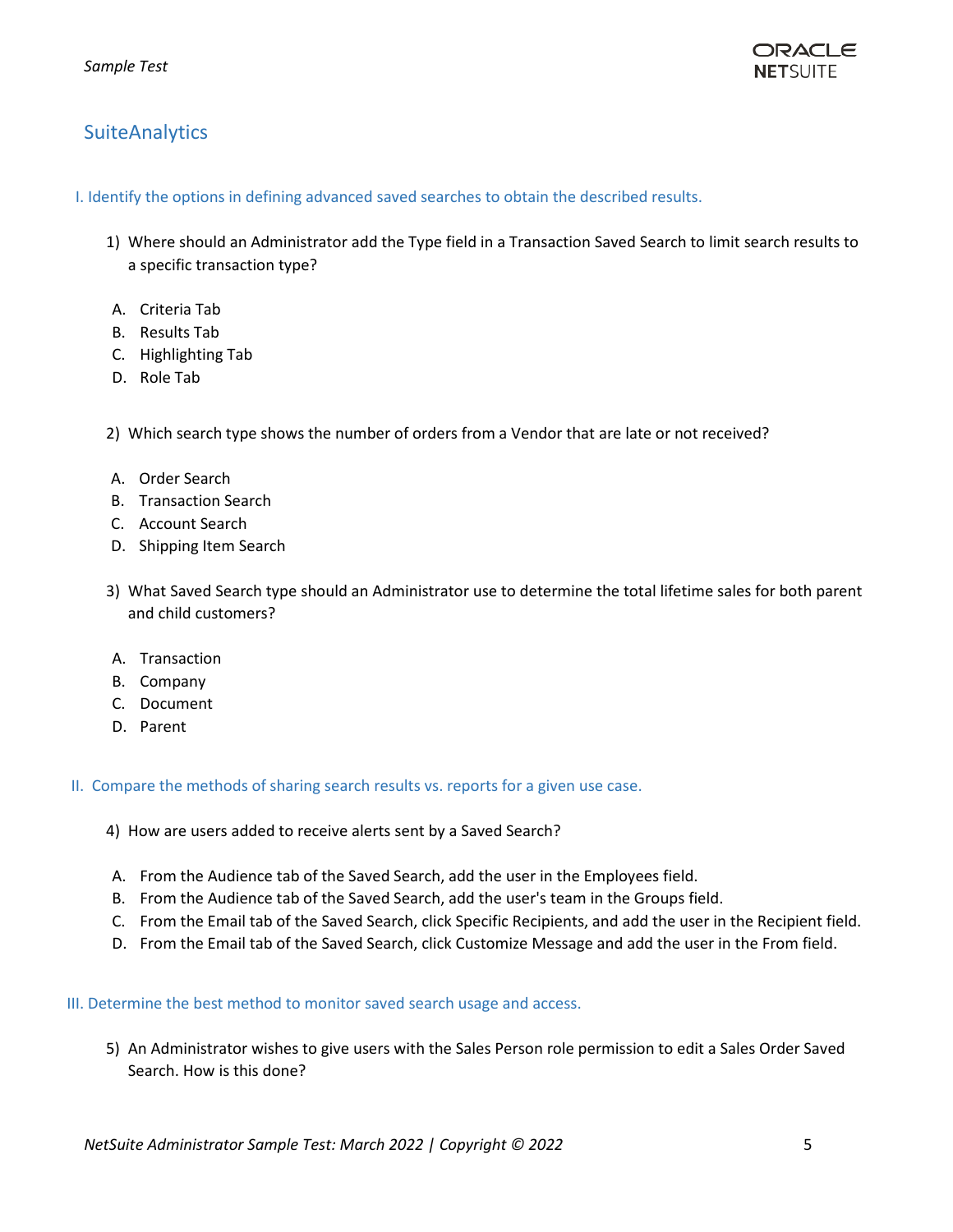

- A. Set the Search to Public. Then, under the Roles tab, select Form for the Sales Person role.
- B. Set the Search to Public. Then, under the Roles tab, select all options for Sales Person role.
- C. From the Audience Tab of the Saved Search, select Allow Audience To Edit and select Sales Person under Roles.
- D. From the Audience Tab of the Saved Search, select Sales Person under Roles and select the users under Employees.
- 6) How can an Administrator view changes made to a Saved Search?
- A. Access the Execution Log tab.
- B. Access the Audience tab.
- C. Access the Results tab.
- D. Access the Audit Trail tab.

#### <span id="page-5-0"></span>IV. Identify the advantages of various methods of publishing or updating dashboards.

- 7) Which Mode option allows users to remove portlets added as part of a published dashboard?
- A. Locked
- B. Unlocked
- C. Restrict Content
- D. Add/Move

#### <span id="page-5-1"></span>V. Compare dashboard elements to address user requirements.

- 8) Which portlet allows for multiple Key Performance Indicators (KPIs) to display at once?
- A. Trend Graph
- B. Report Snapshots
- C. KPI Meter
- D. Custom Portlet

# <span id="page-5-3"></span><span id="page-5-2"></span>**SuiteBuilder**

### VI. Recognize use-cases driving form selection.

- 9) How can Administrators make a field visible but not editable to users?
- A. Deactivate the form.
- B. Select the Disabled field type.
- C. Clear the Show checkbox.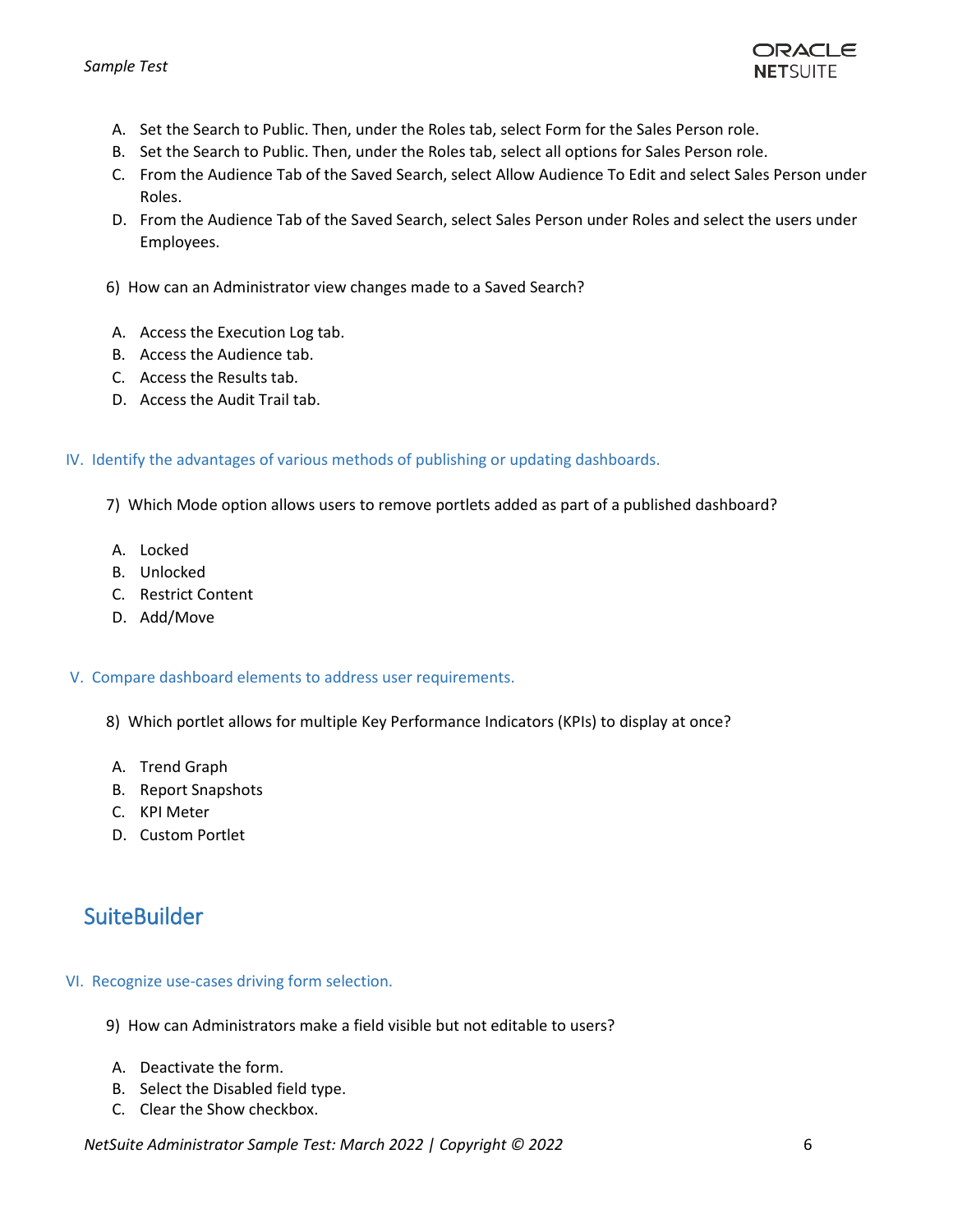

- D. Select the Mandatory checkbox.
- 10) On which custom forms is the Store Form with Record preference available? (Choose 2)
- A. Credit Memo form
- B. Sales Order form
- C. Employee form
- <span id="page-6-0"></span>D. Inventory Item form

VII. Compare the considerations when setting field options at the field vs. at the form level.

- 11) How does an Administrator set a custom field as mandatory for a specific custom role?
- A. On the custom field, under Access, select Mandatory for that role.
- B. Assign a custom form only for that role, then select Mandatory for that field.
- C. On the custom role, under Custom Fields, select Mandatory for that field.
- <span id="page-6-1"></span>D. Under Audience, assign the custom field for that custom role.

VIII. Identify implications of various methods of restricting users to a particular custom form.

- 12) An Administrator wants to limit a custom role so that the role only uses a specific custom form when viewing a custom record. What configuration would achieve this?
- A. On the custom form, go to Roles and select Preferred for that custom role.
- B. On the custom role, go to Forms, then Custom Record, and select both Preferred and Restricted for the custom form.
- C. On the custom record type, go to Forms and select Preferred for that custom form.
- D. On the custom form, go to Permissions, add the custom role, and select both Preferred and Restricted for that role.

#### <span id="page-6-2"></span>IX. Identify considerations and impact of creating online forms.

- 13) Which preferences prevent creating duplicate records once an online form is submitted? (Choose 2)
- A. On the Select Fields tab, select the Search column field.
- B. On the Setup Workflow tab, select Use Duplicate Detection Criteria.
- C. On the Setup Workflow tab, select Allow Update on Contact Record.
- D. On the Select Fields tab, select Mandatory.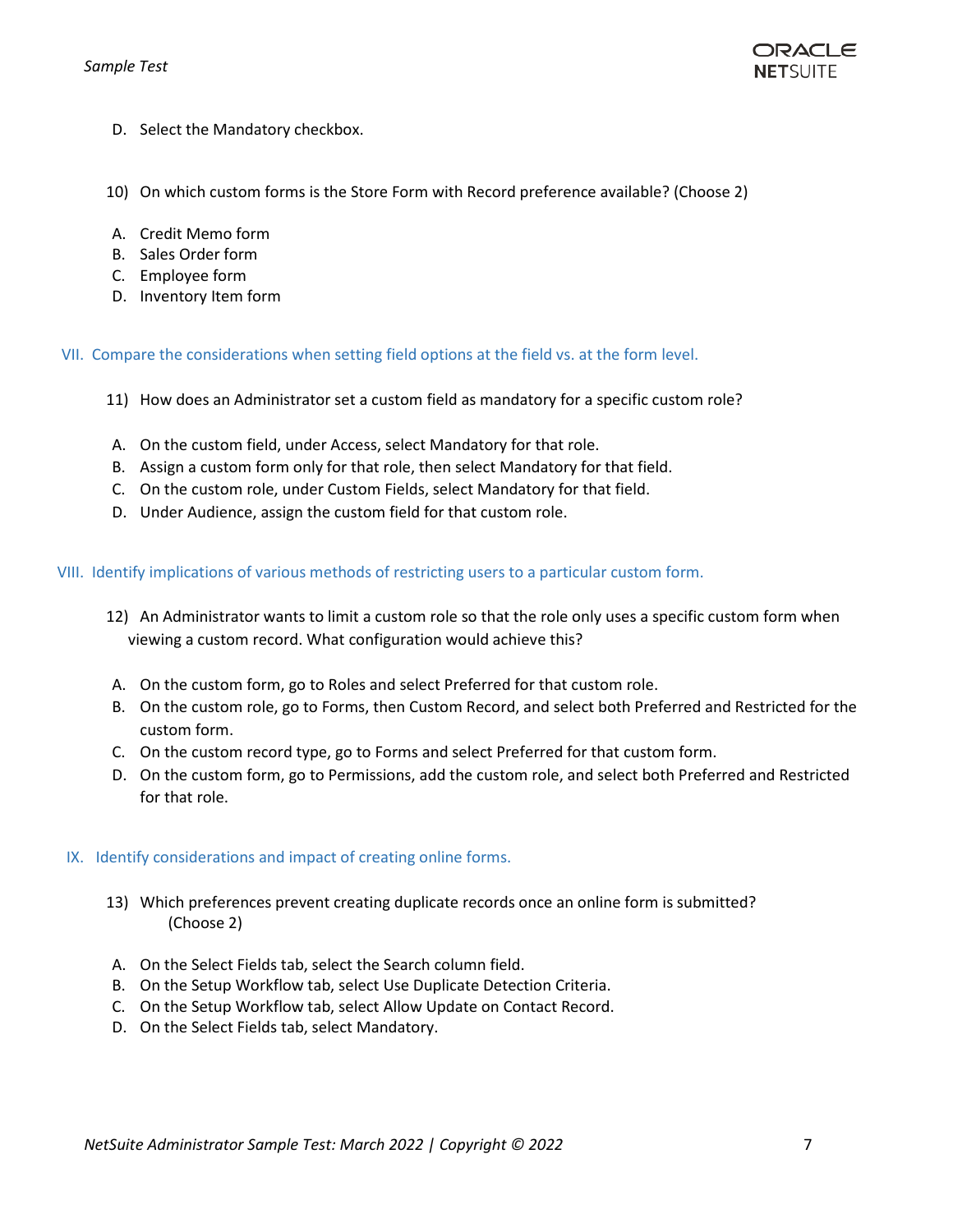#### *Sample Test*

#### <span id="page-7-0"></span>X. Distinguish the differences between Basic and Advanced PDF printing.

- 14) Which forms are supported by Advanced PDF/HTML Templates?
- A. Transaction forms, Return forms, and Remittance forms
- B. Entity forms, Return forms, and Remittance forms
- C. Transaction forms, Address forms, and Remittance forms
- D. Entity forms, Address forms, and Remittance forms
- 15) Which two formats are available when printing a transaction?
- A. XLS
- B. CSV
- C. PDF
- D. DOC
- E. HTML
- 16) Where is the PDF/HTML Print Layout defined that will be used when printing a transaction?
- A. Transaction Form > Header section
- B. Transaction Form > Printing Fields tab
- C. Transaction Form PDF/HTML Layout > Header section
- D. Transaction Form PDF/HTML Layout > Transaction Forms tab

### <span id="page-7-1"></span>XI. Match custom field settings for displaying, calculating, or manipulating data from other fields or records to use cases.

- 17) A user wants to create a custom field on a Task record that lists all customers with the Taxable checkbox selected. If the field Type = List/Record and List/Record = Customer, what additional settings are required for the custom field?
- A. Sourcing & Filtering > Filter Using = Taxable Is Checked = Yes
- B. Sourcing & Filtering > Source List = Company Sourcing & Filtering > Source From = Taxable
- C. Sourcing & Filtering > Source List = Company Sourcing & Filtering > Source Filter By = Taxable
- D. Validation & Defaulting > Formula =  $\{taxable\}$

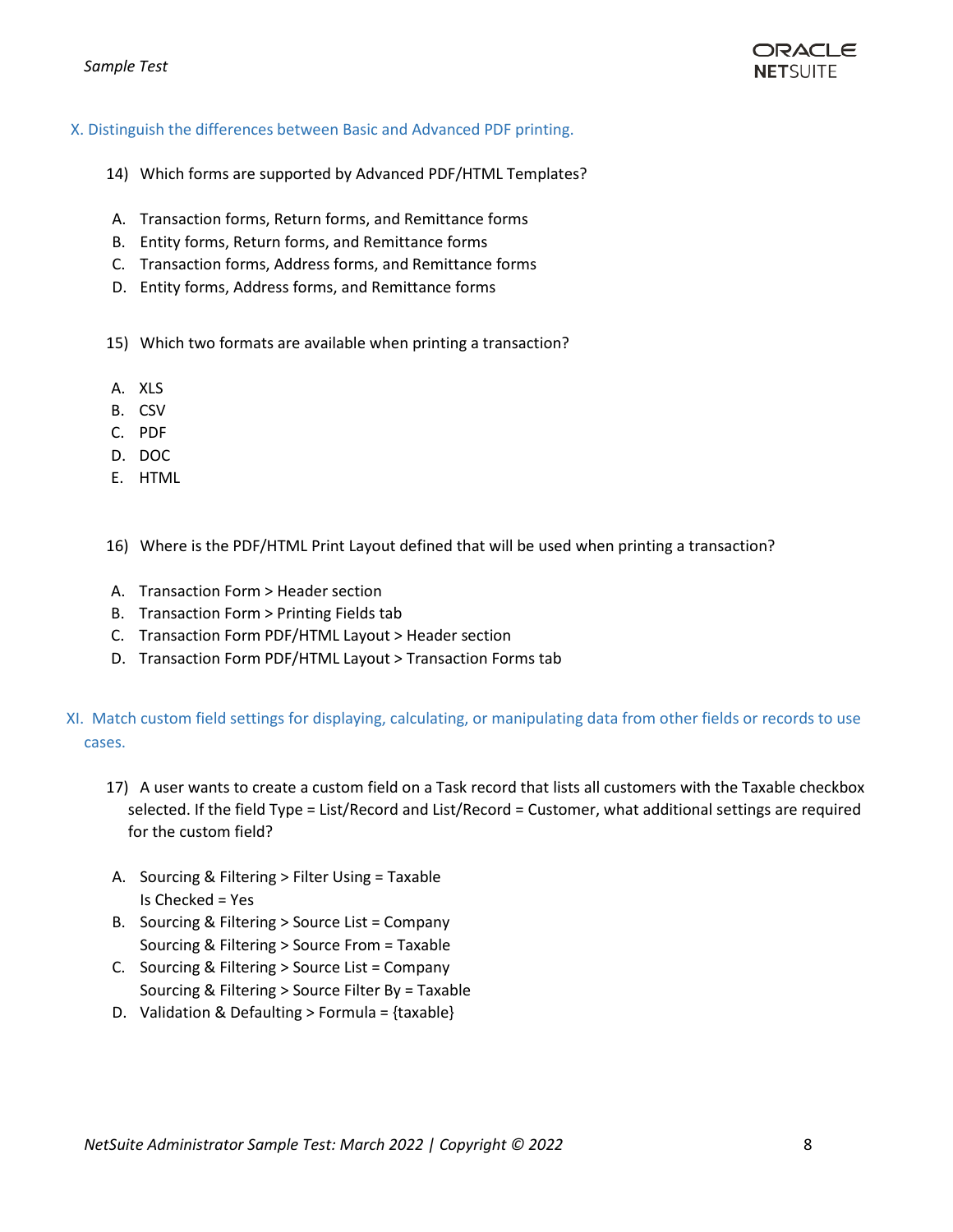

#### <span id="page-8-0"></span>XII. Compare differences between field display types and uses cases where appropriate.

- 18) Which setting affects field placement on forms?
- A. Display Type
- B. Insert Before
- C. Height
- <span id="page-8-1"></span>D. Width

#### XIII. Identify when to use a custom record over a custom list.

- 19) When customizing records, in which scenario could a custom List be used?
- A. To display pre-defined choices in a field.
- B. To display values extracted from a sublist.
- C. To display the results of a Saved Search.
- <span id="page-8-2"></span>D. To display a Record Type list.

#### XIV. Compare differences between setting "Record is Parent" vs. publishing a sublist search.

- 20) An Administrator wants to add a custom sublist using a Saved Search. Which Saved Search field joins the search results to the record?
- A. The first field listed in the Available Filters subtab.
- B. The first field listed in the Criteria subtab.
- C. A field in the Available Filters subtab that has a Label.
- <span id="page-8-3"></span>D. A field in the Summary Criteria subtab.

#### XV. Given a use case, select appropriate attributes when defining a custom record type.

- 21) Which custom record type setting prevents users from creating a new record in the user interface?
- A. No Permission Required is selected
- B. Enable Optimistic Locking is not selected
- C. Allow Quick Add is not selected
- D. Allow UI Access is not selected
- 22) When enabled, which custom record type setting displays the user who created a record entry?
- A. Show ID field
- B. Show Owner on Record
- C. Include Name field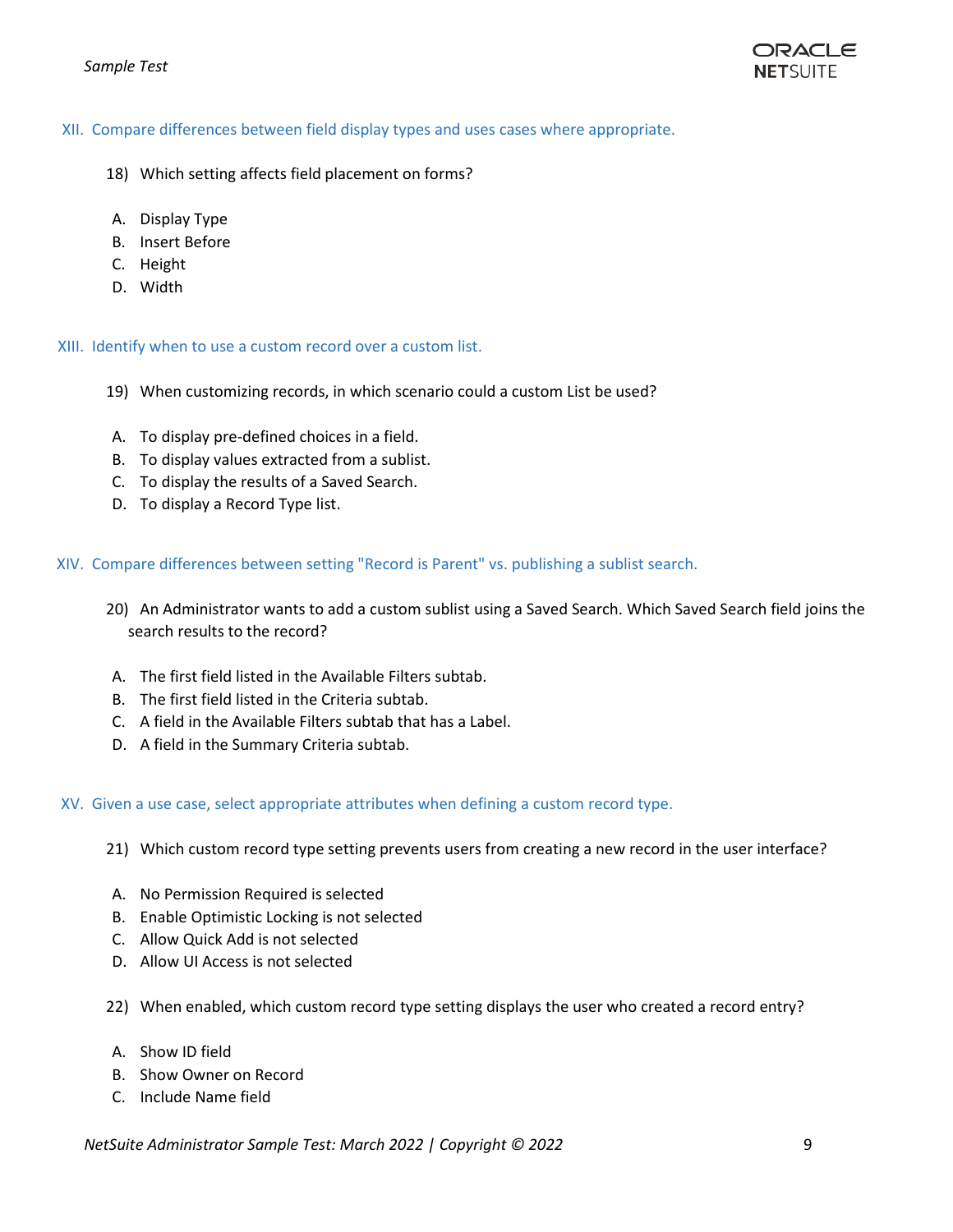

D. Administrative Notifications

# <span id="page-9-1"></span><span id="page-9-0"></span>SuiteCloud Platform

#### XVI. Order the steps in creating a SuiteFlow from a given scenario.

- 23) Which Trigger Type is used to set up a workflow to send an email?
- A. After Record Submit
- B. Before Record Submit
- C. Before Record Load
- D. After Record Load
- 24) When used for a workflow, which Release Status causes no new instances of the workflow to be created and no existing instances of the workflow to be executed?
- A. Testing
- B. Do Not Exit Workflow
- C. Not Initiating
- <span id="page-9-2"></span>D. Suspended

XVII. Identify scenarios where SuiteFlow can be used to solve a user requirement.

- 25) Which Release Status will not run new instances of a workflow, but will continue running existing instances?
- A. Suspended
- B. Not Initiating
- C. Testing
- D. Released
- 26) What elements can be configured in a basic workflow?
- A. Condition, State, Transition, and Action
- B. Condition, Transfer, Action, and Start
- C. Activate, Transition, Position, and Measure
- D. Movement, State, Circumstance, and Operation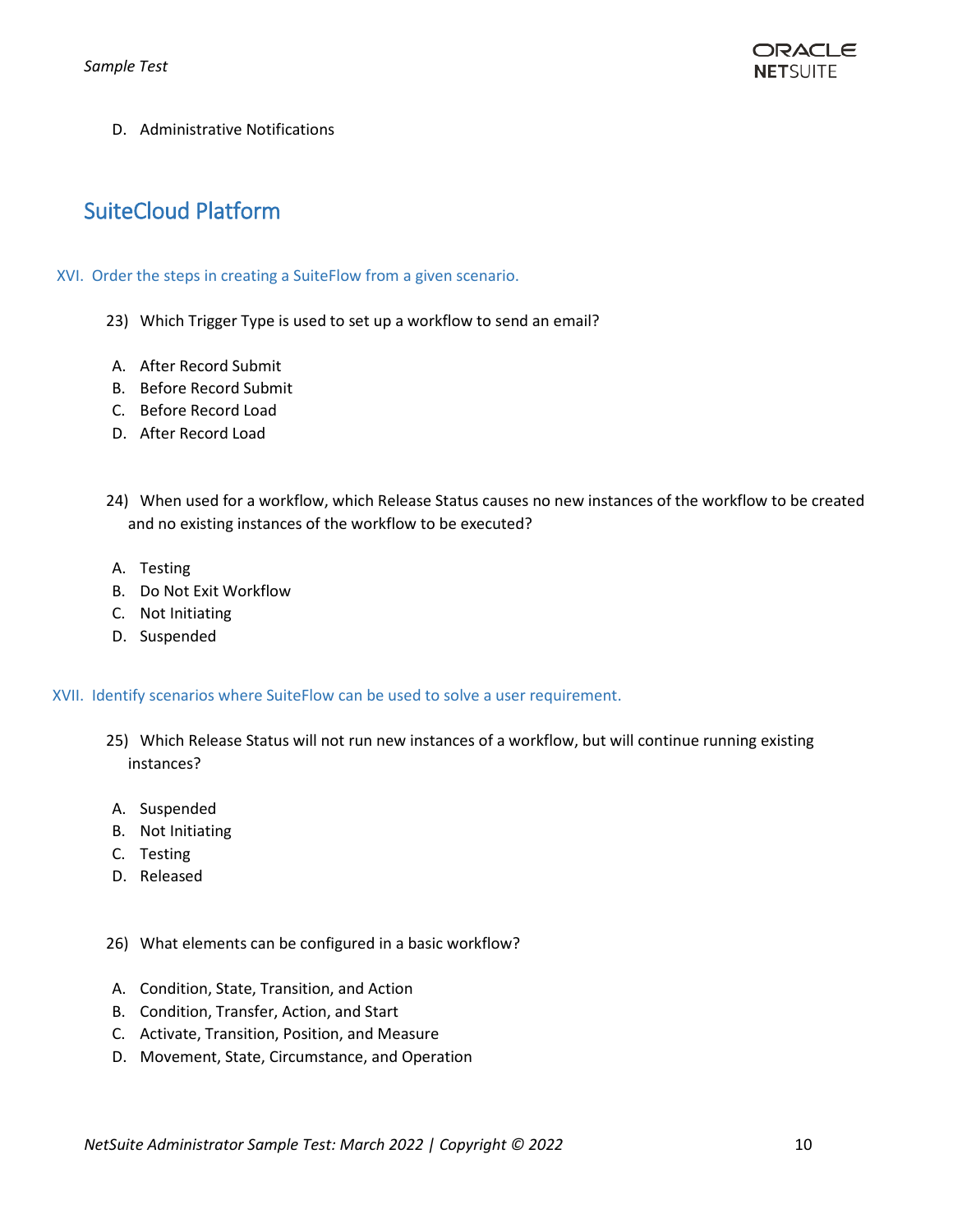

#### <span id="page-10-0"></span>XVIII. Identify a method for determining all the automations running for a given record.

- 27) How would an Administrator identify workflows currently executing on a specific record?
	- A. Under the Scripted Records page, select the record type and view the Workflow tab to see all released workflows.
	- B. Under the Workflows list page, view all released workflows that run on that record type.
	- C. On the record, go to System Information > Active Workflows tab.
	- D. On the record, go to System Information > System Notes tab.

<span id="page-10-1"></span>XIX. Order the steps in creating or finding and installing or uninstalling a SuiteBundle.

- 28) How does an Administrator uninstall a bundle?
- A. Navigate to the Installed Bundle List and click Uninstall next to the bundle name.
- B. Create a Support Case to uninstall the bundle.
- C. Navigate to the Installed Bundle List and click Remove next to the bundle name.
- <span id="page-10-2"></span>D. Call Phone Support to verify access and request permission to uninstall the bundle.
- XX. Compare differences between Managed vs. non-managed bundles and identify steps in updating already installed bundles.
	- 29) If a bundle author changes a bundle already installed on a target account, who can update the installed bundle? (Choose 2)
	- A. Account Administrator
	- B. User with SuiteApp Marketplace permission
	- C. User with access to Managed Bundles permission
	- D. User with SuiteApp Distribution permission

### <span id="page-10-3"></span>XXI. Compare uses of SuiteTalk/SOAP Web Services, SuiteScript, ODBC/SuiteAnalytics Connect and CSV Import to manage data in NetSuite

- 30) Which feature allows users to execute a Saved Search through an external application?
- A. SuiteFlow
- B. CSV Import
- C. SuiteCloud Plus
- D. SOAP Web Services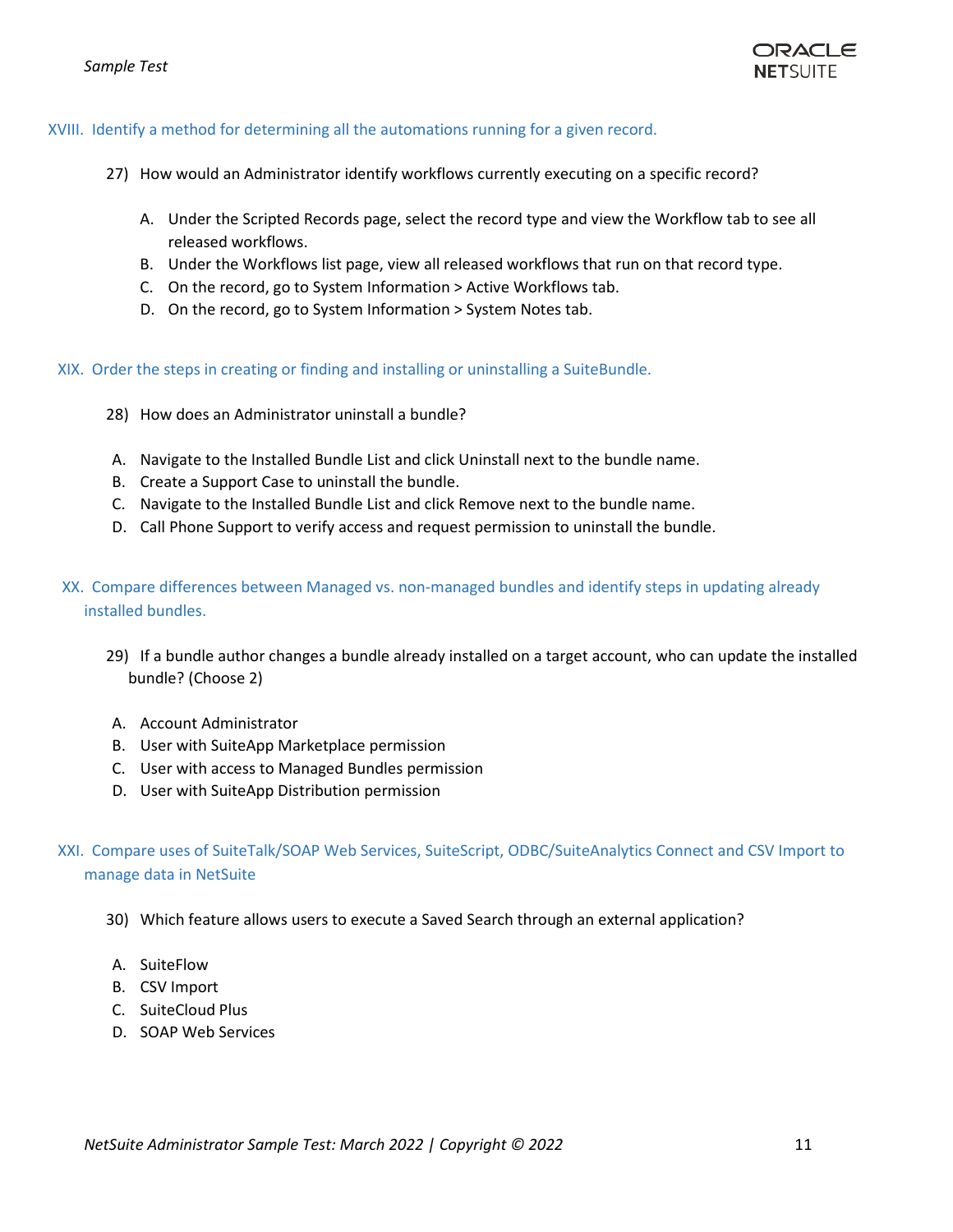

# <span id="page-11-1"></span><span id="page-11-0"></span>Setup and Administration

- XXII. Recognize recommended NetSuite practices for creating and assigning custom roles and use of Global Permissions and Core Administrator Permission.
	- 31) Which statement is **true** about Global Permissions?
	- A. Role-based permissions override Global Permissions.
	- B. Global Permissions let Administrators bypass assigning roles to employees.
	- C. Global Permissions override role-based permissions.
	- D. Global Permissions apply to the Administrator.

#### <span id="page-11-2"></span>XIX. Identify how subsidiary access is defined on custom roles and impact of subsidiary on entity records.

- 32) When the Automated Intercompany Management feature is enabled, which additional field is available on Customer and Vendor records?
- A. Primary Subsidiary
- B. Represents Subsidiary
- C. Alternative Subsidiary
- D. Auto Elimination Subsidiary

#### <span id="page-11-3"></span>XX. Recognize best practices around the use of the Administrator Role.

- 33) What is important to consider when auditing NetSuite user access?
- A. The Administrator role does not appear in Access Reports.
- B. A separate custom report is needed to track Administrator access.
- C. Since the Administrator encompasses all roles, this skews Access Reports.
- <span id="page-11-4"></span>D. Only Administrators can audit each other's' access.

#### XXI. Identify how role options affect the records, searches, and forms to which a user will have access.

34) A user with a restricted role runs a custom search with the Run Unrestricted box marked.

What access will the user have to the search results?

- A. None
- B. Edit access to resulting records
- C. Edit access to the search results
- D. View access to the search results
- E. View access to the underlying detail from summary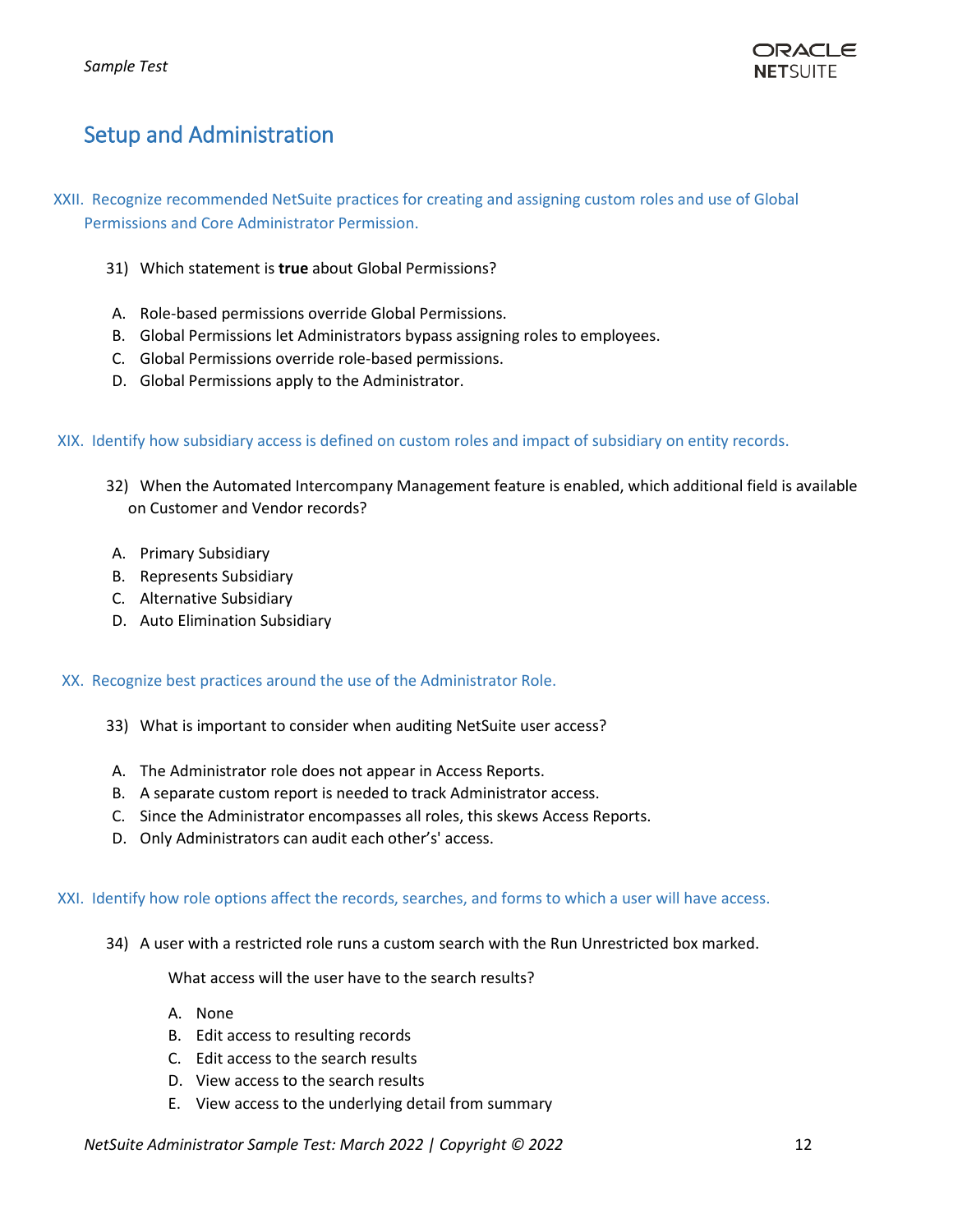

- 35) What could prevent a Custom A/P clerk role from accessing a Vendor Bill transaction?
	- A. The vendor Bill is already paid
	- B. The vendor Bill was created by another user
	- C. The Role has Department/Class/Location restriction
	- D. The transaction date of the Vendor Bill is already closed
- <span id="page-12-0"></span>XXII. Identify considerations of assignment of limited access or custom role to Vendor, Partner, Customer, or Employee.
	- 36) Which function can a user with the Vendor Center role access?
	- A. View Payment History
	- B. Create Purchase Requests
	- C. Update Item Pricing
	- D. Submit a Support Case

<span id="page-12-1"></span>XXIII. Recognize the capabilities of the Multi-language feature.

- 37) How can users change the language displayed in the Help Center?
- A. Go to the NetSuite Help Center and select a language from the dropdown in the top right corner.
- B. Go to Enable Features and select the Multi-Language Help Center.
- C. Go to General Preferences, then the Languages subtab, and add Language.
- <span id="page-12-2"></span>D. Go to User/Roles, then Manage Roles, then the International subtab, and add Language.

### XXIV. Recognize NetSuite recommended practices around managing NetSuite environments (Sandbox, Production, Release Preview).

- 38) What data is copied from Production during a Sandbox Refresh?
- A. Token-based Authentication (TBA)
- B. User passwords
- C. SAML configuration
- D. System Notes on records
- 39) Which role is **never** allowed access to Sandbox accounts?
- A. Warehouse Manager
- B. Accountant
- C. Customer Center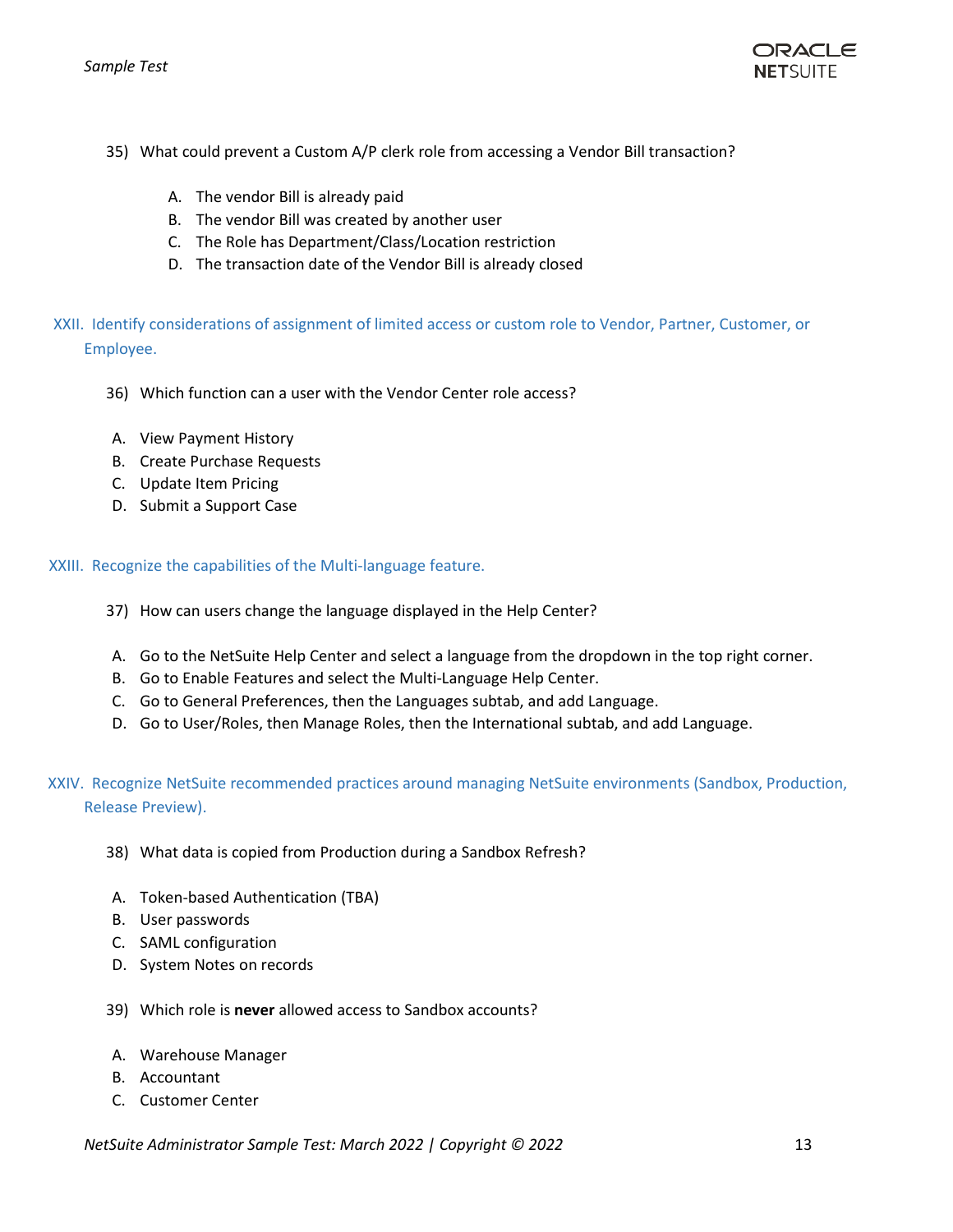

<span id="page-13-0"></span>D. Employee Center

XXV. Determine the proper use of advanced options in CSV Import and SuiteCloud Plus.

- 40) For accounts with SuiteCloud Plus licenses, what is the maximum number of import job queues that can be utilized?
- A. Two
- B. Ten
- C. Five
- <span id="page-13-1"></span>D. Ten per license

XXVI. Analyze an error in the CSV Import process to determine the appropriate resolution.

- 41) An Administrator wants to use a CSV import to remove obsolete Item descriptions and update some descriptions. Which Advanced CSV Import option should they use?
- A. Overwrite Missing Fields
- B. Assign Null Values
- C. Delete Sublists
- D. Void Text
- 42) During an item import, you choose Name as the Reference Type and receive the following error: "Invalid Item Reference Key." Which of the following could have caused this error?
- A. The Item Name was used.
- B. The Item Number was used.
- C. The Internal ID was used.
- D. The Web Store Display Name was used.

# <span id="page-13-3"></span><span id="page-13-2"></span>Data Security

#### XXVII. Identify methods for controlling access to File Cabinet.

- 43) How can an Administrator restrict a user to files in File Cabinet folders, yet allow users to view files attached to records?
- A. Set or edit the folder access to Restrict By Group.
- B. When creating a folder, select the Private checkbox.
- C. Select the Hide Attachment Folders preference, under General Preferences.
- D. Select the Restrict File Cabinet Access preference, under General Preferences.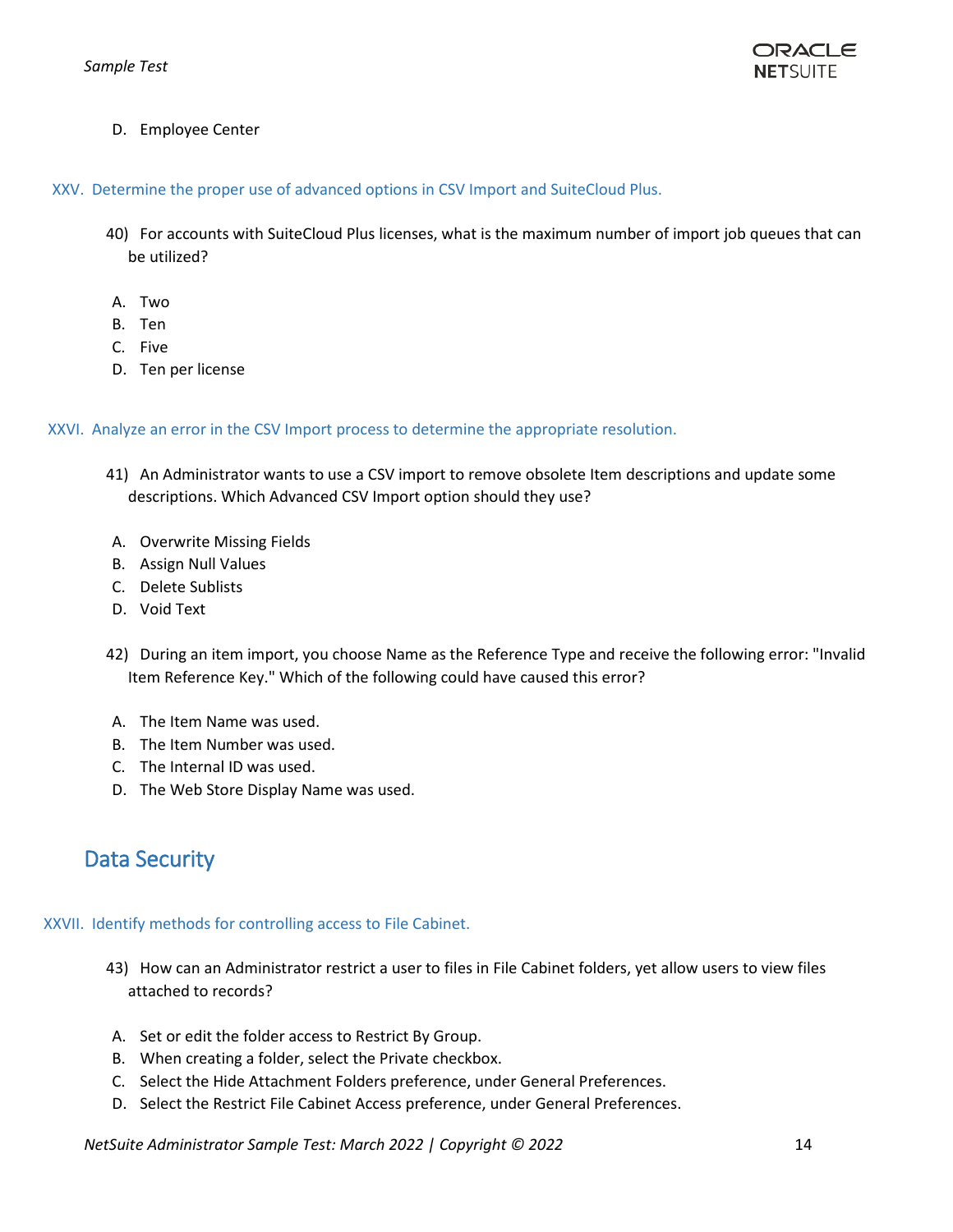

#### <span id="page-14-0"></span>XXVIII. Identify available security controls for user login, including Two-Factor Authentication and Single Sign-On.

- 44) What is the most secure action an Administrator can take to protect the company from unauthorized access to NetSuite data?
- A. Set the NetSuite Password Policy to Strong.
- B. Require password changes every 5 days.
- C. Require users to answer security questions upon login.
- D. Use Two-Factor Authentication.
- 45) The Password Policy selected by an Administrator determines which password requirement?
- A. Minimum Character Types
- B. Maximum Days to Expiration
- C. Allow Non-ASCII Characters
- <span id="page-14-1"></span>D. Minimum Password Difference

#### XXIX. Identify setup for Two-Factor Authentication and Single Sign-On.

- 46) When setting up Two-Factor Authentication (2FA), what is the longest possible Duration of Trusted Device?
- A. 10 days
- B. 60 days
- C. 90 days
- <span id="page-14-2"></span>D. 30 days

XXX. Recognize permissions with high levels of data access.

- 47) Which scenario requires a permission that gives the ability to download data or records?
- A. Download a Custom Record
- B. Export an Expense Report
- C. Export a list
- <span id="page-14-3"></span>D. Export Financial History

XXXI. Identify the strategies to manage data security risks when an employee leaves.

- 48) How do you prevent a terminated employee from logging into NetSuite?
- A. Clear the Give Access checkbox.
- B. Delete the Employee record.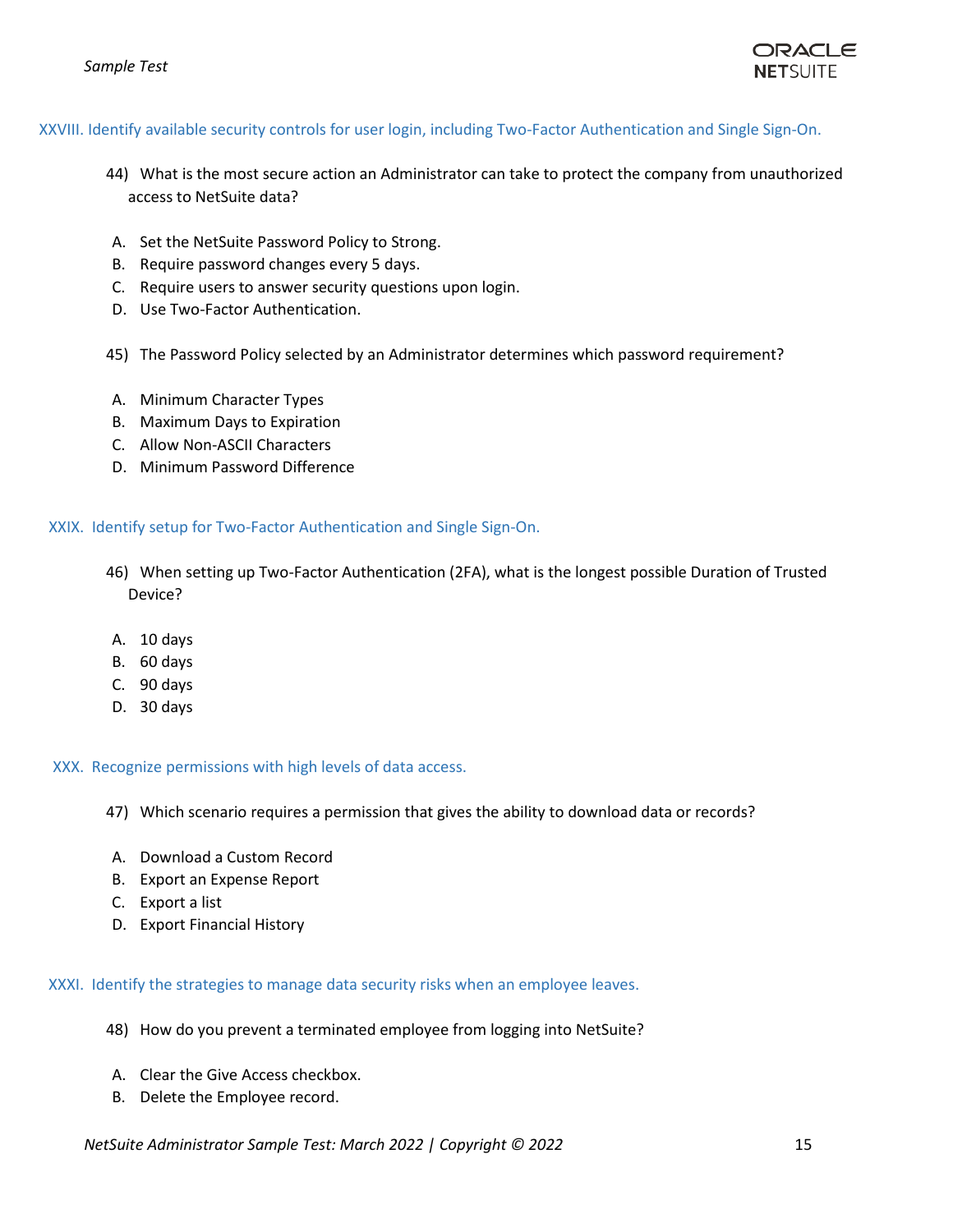

- C. Inactivate the Employee record.
- <span id="page-15-0"></span>D. Reset the employee's password.

#### XXXII. Identify impact of changing field values on reporting.

- 49) A Sales Rep moves to a new Sales Manager at the first of the month and the Employee record is updated immediately. How will this impact reporting?
- A. Expense approvals will be directed to the new manager and Commissions will be directed to the previous manager.
- B. Expense approvals and Commission will be directed to the new manager.
- C. Expense approvals and Commission will be directed to the previous manager.
- D. Existing expense approvals already queued remain in the previous supervisor's queue, despite effective date changes.

# <span id="page-15-2"></span><span id="page-15-1"></span>Working with NetSuite

XXXIII. Identify how to view or change system alert email notifications.

- 50) The Maintenance Complete Email Notification provides an option for users to be alerted when a scheduled maintenance is complete. Which user roles receive the email notification by default?
- A. Administrators and user roles with Full Account Management permission
- B. Administrators with the Send Maintenance Alert option enabled in User Preferences
- C. Active account Administrators
- <span id="page-15-3"></span>D. Only the Primary Contact

#### XXXIV. Recognize recommended steps in the New Release Test Plan.

51) Which portlet is considered the information center for all NetSuite release-related information?

- A. SuiteAnswers
- B. Release Notes
- C. NetSuite Account Center
- D. New Release
- 52) Which statement is **true** about the behavior of bundles in Release Preview?
- A. Bundles can be installed from one Release Preview account to another Release Preview account.
- B. Bundles can be installed from a Release Preview account to a Production account.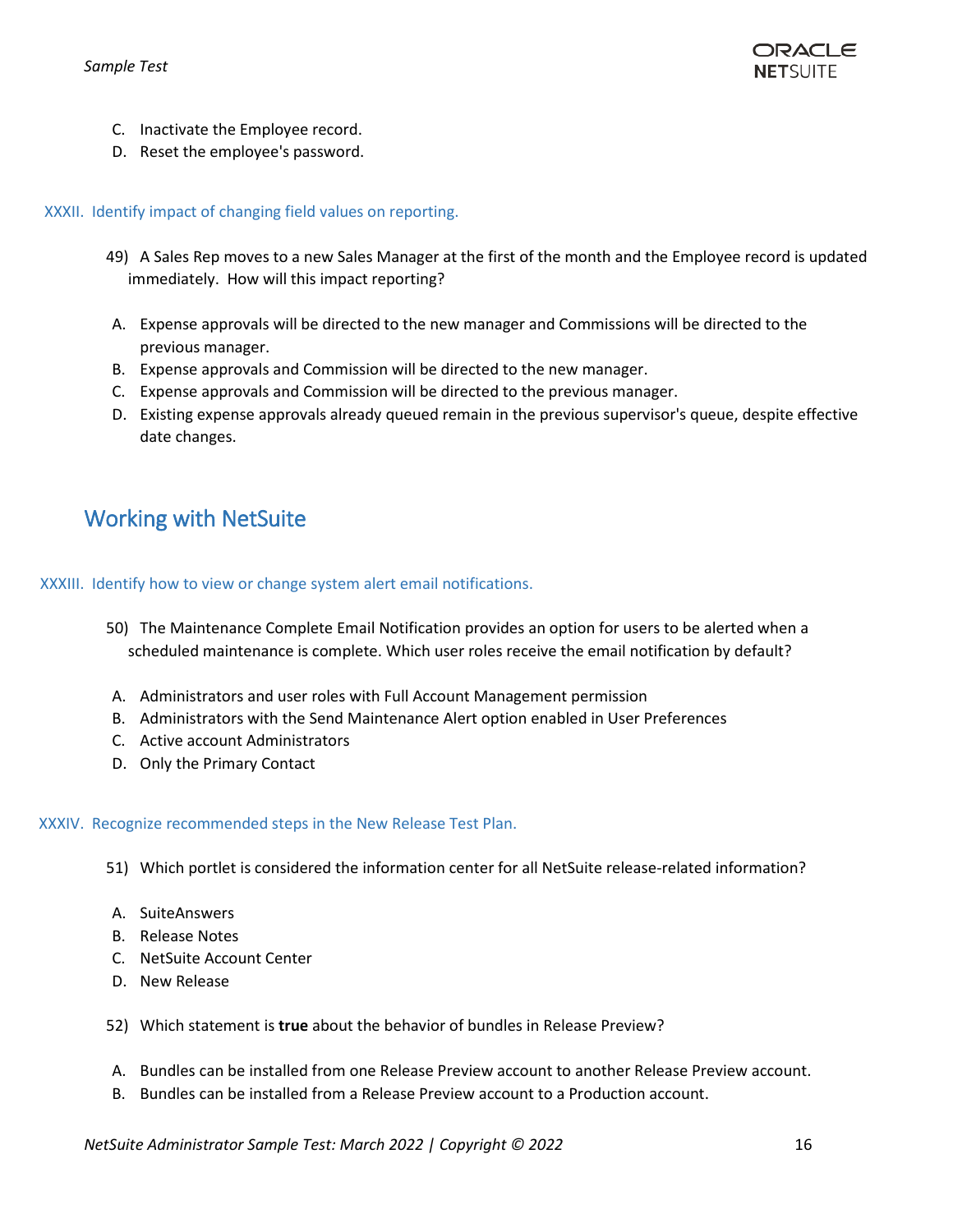

- C. Bundles can be copied to the repository from Release Preview.
- <span id="page-16-0"></span>D. Bundles can be installed from a Release Preview account to a Sandbox or Development account.

XXXV. Given a scenario, determine what information is needed to troubleshoot a problem.

- 53) Which window displays NetSuite server and client load times?
- A. Account Center
- B. Performance Details
- C. Status Portlet
- D. Performance Audit Log
- 54) What are **two** (2) basic tasks **users** should perform to optimize account performance before Administrator intervention?
- A. Perform the action (e.g., load a record or run a report) 3 to 5 times.
- B. Attempt the action with multiple users to identify user-specific errors.
- C. Select Delay Loading of Sublists to initially load NetSuite pages without data on subtabs.
- <span id="page-16-1"></span>D. Troubleshoot user firewalls and proxies for HTTP connections.

XXXVI. Identify how to determine how many licenses are provisioned and number of licenses being used.

- 55) Where can you identify the current number of Full License users?
- A. Setup > Users/Roles > Manage Users
- B. Setup > Company > View Billing Terms
- C. Setup > Users/Roles > Access Tokens
- D. Setup > Company > View Billing Information
- 56) In which scenario is a user's access only counted against an Employee Center license?
- A. The user only has access to the Administrator role.
- B. The user has access to the Administrator role and the Employee Center role.
- C. The user only has access to the Employee Center role.
- <span id="page-16-2"></span>D. The user has access to the Employee Center role and a custom role.

XXXVII. Identify steps and benefits of accessing the NetSuite Support Center Role.

- 57) Which statement is **true** regarding the NetSuite Support Center role?
- A. The NetSuite Support Center role has Full permissions for all transactions.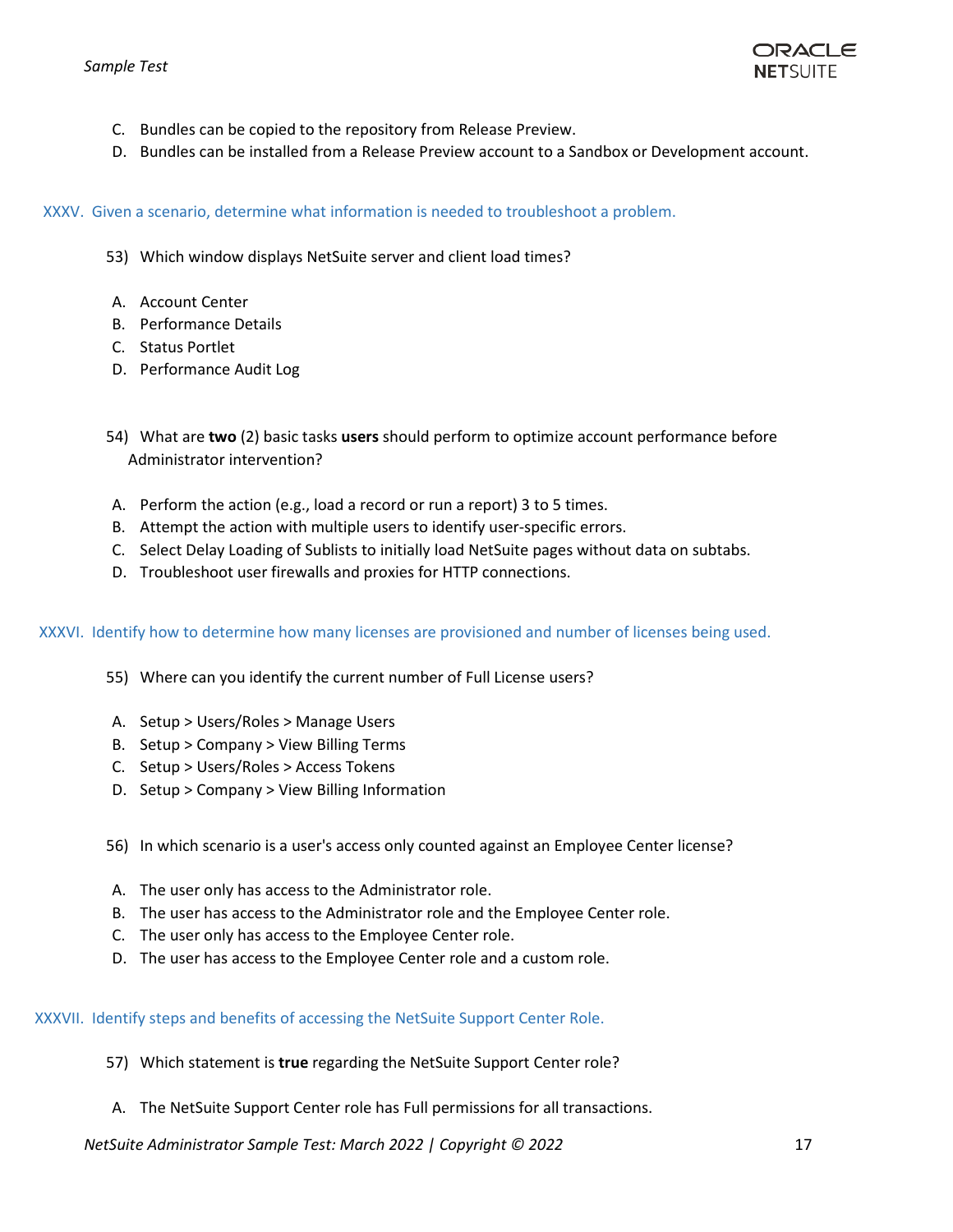

- B. The NetSuite Support Center (Basic) role has no transaction permissions.
- C. The NetSuite Support Center role has View Only permissions for all transactions.
- D. The NetSuite Support Center (Basic) role has View Only permissions for all transactions.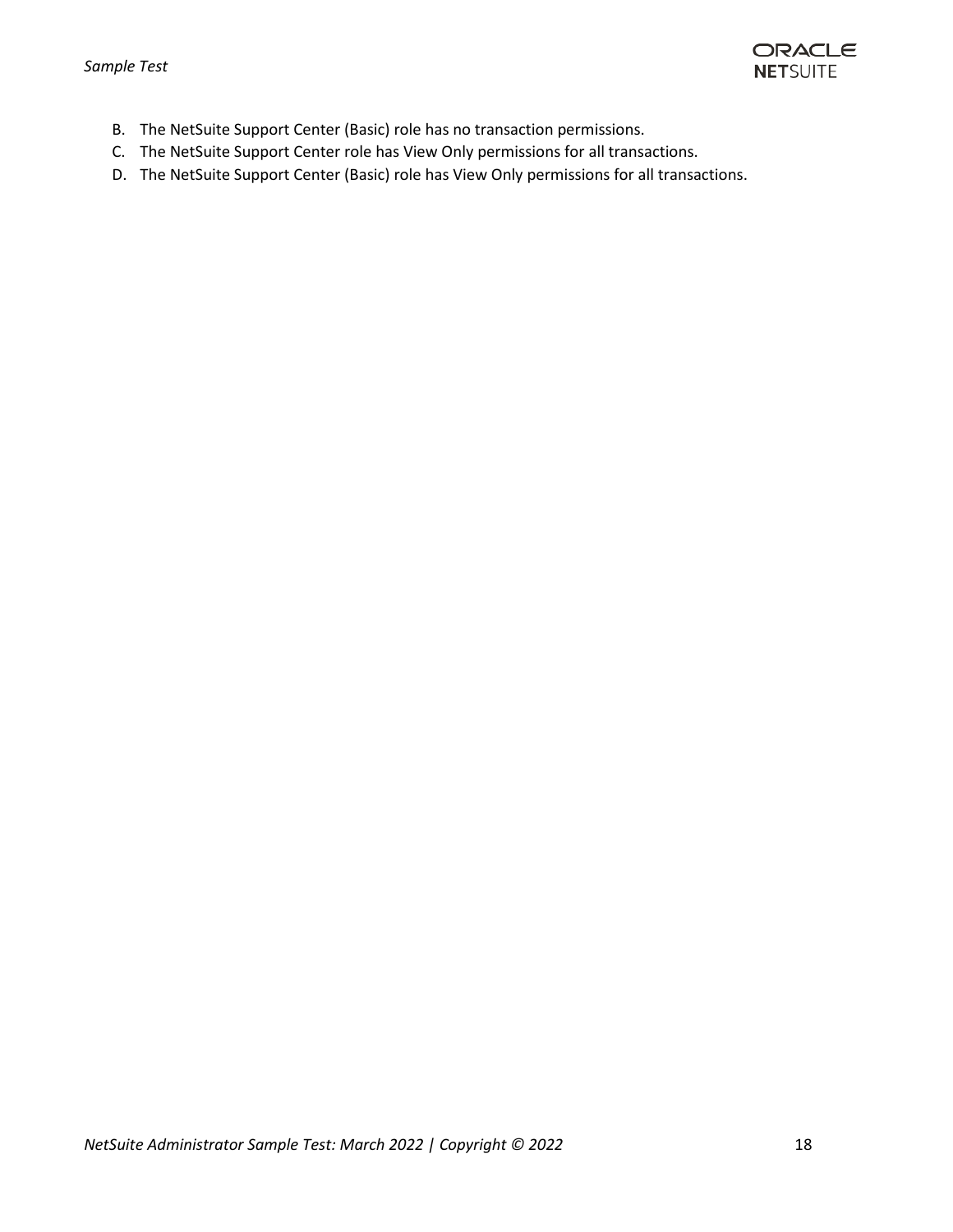

### <span id="page-18-0"></span>XXXVIII. Answer Keys:

| Question       | Answer                                                                                           |
|----------------|--------------------------------------------------------------------------------------------------|
| 1              | A (Criteria Tab)                                                                                 |
| 2              | <b>B</b> (Transaction Search)                                                                    |
| 3              | A (Transaction)                                                                                  |
| $\overline{4}$ | C (From the Email tab of the Saved Search, click Specific Recipients, and add the user in the    |
|                | Recipient field.)                                                                                |
| 5              | C (From the Audience Tab of the Saved Search, select Allow Audience To Edit and select Sales     |
|                | Person under Roles.)                                                                             |
| 6              | D (Access the Audit Trail tab.)                                                                  |
| 7              | B (Unlocked)                                                                                     |
| 8              | A (Trend Graph)                                                                                  |
| 9              | B (Select the Disabled field type)                                                               |
| 10             | C (Employee form)                                                                                |
|                | D (Inventory Item form)                                                                          |
| 11             | B (Assign a custom form only for that role, then select Mandatory for that field.)               |
| 12             | B (On the custom role, go to Forms, then Custom Record, and select both Preferred and Restricted |
|                | for the custom form.)                                                                            |
| 13             | A (On the Select Fields tab, select the Search column field.)                                    |
|                | B (On the Setup Workflow tab, select Use Duplicate Detection Criteria.)                          |
| 14             | A (Transaction forms, Return forms, and Remittance forms)                                        |
| 15             | C (PDF)                                                                                          |
|                | E (HTML)                                                                                         |
| 16             | A (Transaction Form > Header section)                                                            |
| 17             | A (Sourcing & Filtering > Filter Using = Taxable                                                 |
|                | Is Checked = Yes)                                                                                |
| 18             | B (Insert Before)                                                                                |
| 19             | A (To display pre-defined choices in a field.)                                                   |
| 20             | A (The first field listed in the Available Filters subtab.)                                      |
| 21             | D (Allow UI Access is not selected)                                                              |
| 22             | <b>B (Show Owner on Record)</b>                                                                  |
| 23             | A (After Record Submit)                                                                          |
| 24             | D (Suspended)                                                                                    |
| 25             | B (Not Initiating)                                                                               |
| 26             | A (Condition, State, Transition and Action)                                                      |
| 27             | C (On the record, go to System Information > Active Workflows tab.)                              |
| 28             | A (Navigate to the Installed Bundle List and click Uninstall next to the bundle name.)           |
| 29             | A (Account Administrator)                                                                        |
|                | B (User with SuiteApp Marketplace permission)                                                    |
| 30             | D (SOAP Web Services)                                                                            |
| 31             | C (Global Permissions override role-based permissions.)                                          |
| 32             | <b>B</b> (Represents Subsidiary)                                                                 |
| 33             | A (The Administrator role does not appear in Access Reports.)                                    |
| 34             | D (View access to the search results)                                                            |